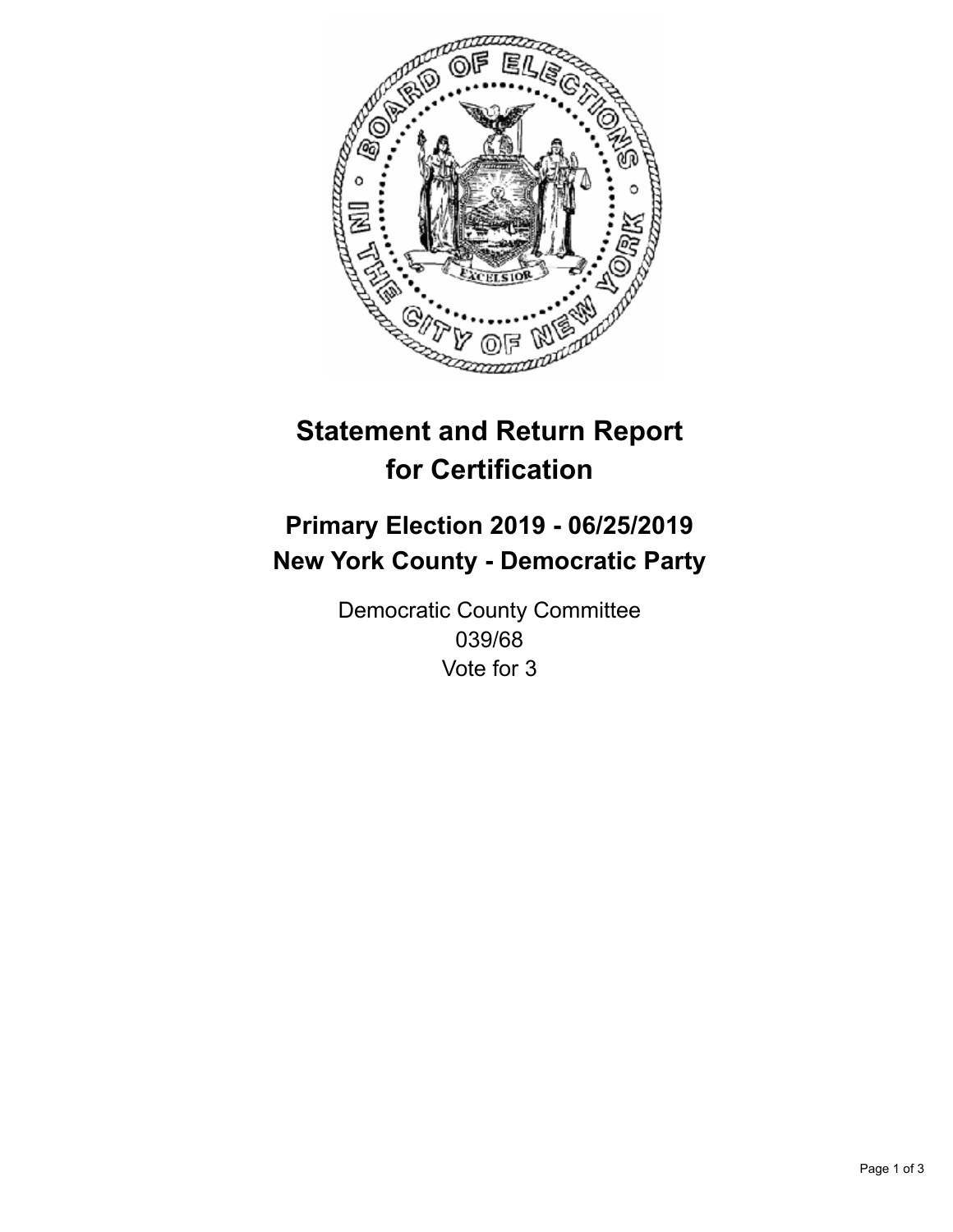

## **Assembly District 68**

| PUBLIC COUNTER                                           | 34       |
|----------------------------------------------------------|----------|
| <b>MANUALLY COUNTED EMERGENCY</b>                        | 0        |
| ABSENTEE / MILITARY                                      | 0        |
| <b>AFFIDAVIT</b>                                         | $\Omega$ |
| <b>Total Ballots</b>                                     | 34       |
| Less - Inapplicable Federal/Special Presidential Ballots | 0        |
| <b>Total Applicable Ballots</b>                          | 34       |
| <b>SARAH BATES</b>                                       | 8        |
| <b>KELMY RODRIQUEZ</b>                                   | 12       |
| <b>JEWEL JONES</b>                                       | 7        |
| <b>MARIBEL MASSO</b>                                     | 14       |
| <b>MARK MCNULTY</b>                                      | 8        |
| UNATTRIBUTABLE WRITE-IN (WRITE-IN)                       | 1        |
| <b>Total Votes</b>                                       | 50       |
| Unrecorded                                               | 52       |